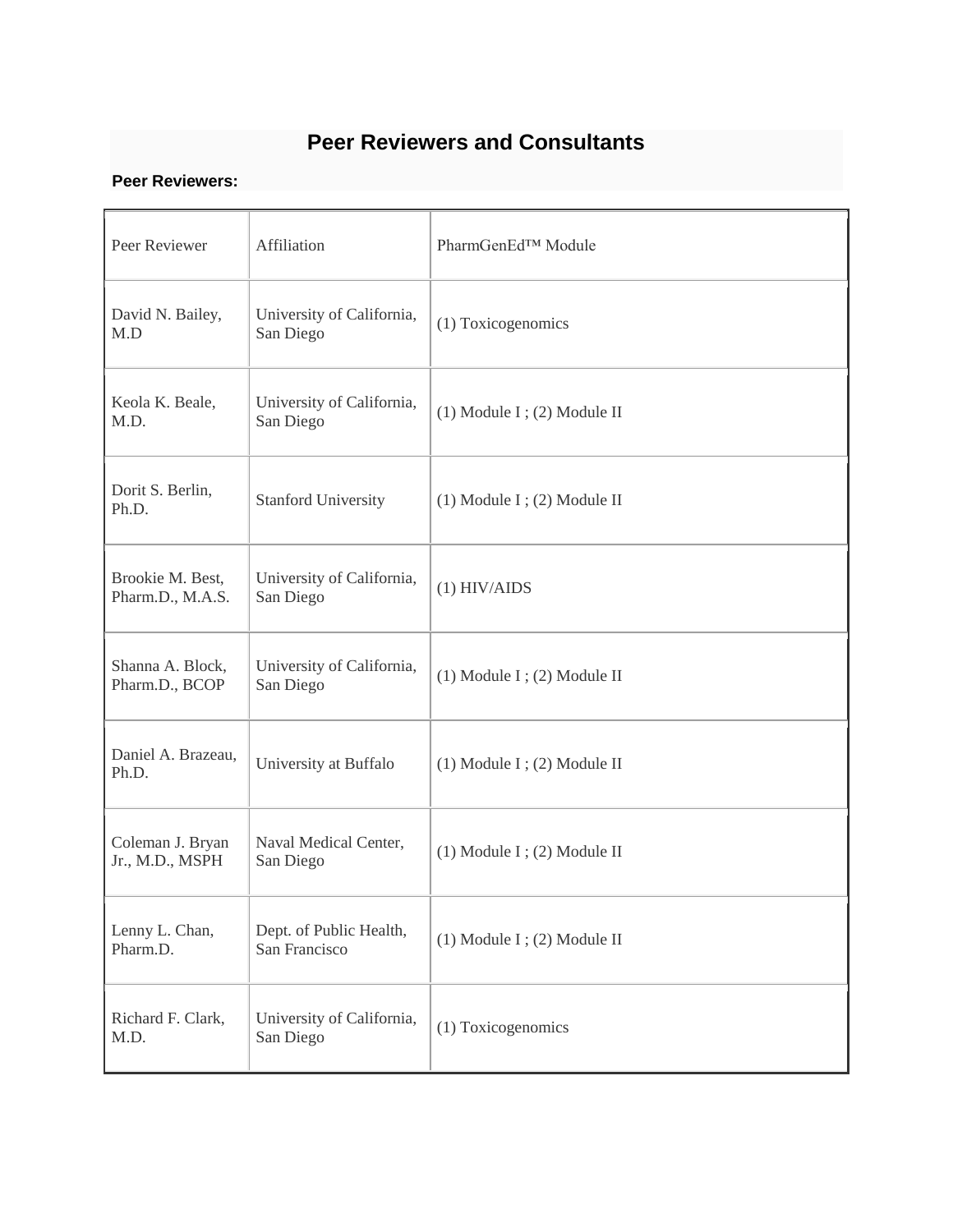| Peer Reviewer                                       | Affiliation                                                        | PharmGenEd <sup>™</sup> Module   |
|-----------------------------------------------------|--------------------------------------------------------------------|----------------------------------|
| Elvan C. Daniels,<br>M.D., M.P.H.                   | Morehouse School Of<br>Medicine                                    | $(1)$ Module I; $(2)$ Module II  |
| Willie L. Davis,<br>Ph.D.                           | Loma Linda University                                              | $(1)$ Module I; $(2)$ Module II  |
| W. Gregory Feero,<br>M.D., Ph.D.                    | National Institutes of<br>Health                                   | $(1)$ Module I; $(2)$ Module II  |
| Alice Gardner,<br>Ph.D.                             | <b>Massachusetts College</b><br>of Pharmacy and Health<br>Sciences | $(1)$ Module I; $(2)$ Module II  |
| James S. Green,<br>Pharm.D., M.B.A.,<br><b>MSEd</b> | Shenandoah University                                              | $(1)$ Module I; $(2)$ Module II  |
| Gloria R. Grice,<br>Pharm.D., BCPS                  | St. Louis College of<br>Pharmacy                                   | $(1)$ Module I; $(2)$ Module II  |
| Cindy Gustafson-<br>Brown, Ph.D.                    | University of California,<br>San Diego                             | (1) HIV/AIDS; (2) Toxicogenomics |
| Arthur F.<br>Harralson,<br>Pharm.D., BCPS           | Shenandoah & George<br><b>Washington Universities</b>              | $(1)$ Module I; $(2)$ Module II  |
| Jan D. Hirsch,<br>Ph.D.                             | University of California,<br>San Diego                             | <b>Economic Issues</b>           |
| Laura M. Hodges,                                    | <b>Stanford University</b>                                         | $(1)$ Module I; $(2)$ Module II  |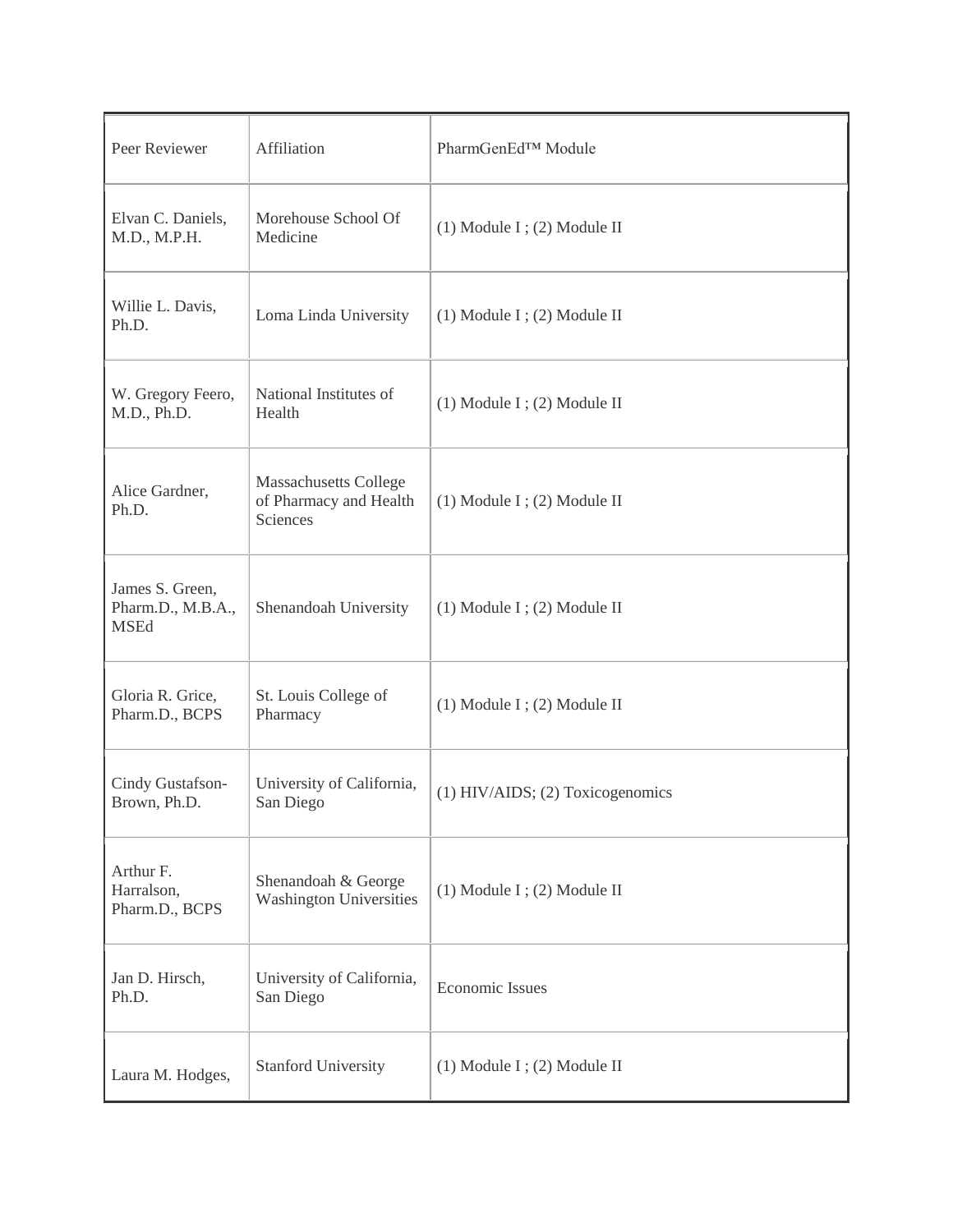| Peer Reviewer                                  | Affiliation                            | PharmGenEd™ Module                                                                                                                                                                                            |
|------------------------------------------------|----------------------------------------|---------------------------------------------------------------------------------------------------------------------------------------------------------------------------------------------------------------|
| Ph.D.                                          |                                        |                                                                                                                                                                                                               |
| Scott Johns,<br>Pharm.D.,<br>BCPS(ID)          | <b>VASDHS</b>                          | $(1)$ HIV/AIDS                                                                                                                                                                                                |
| Julie C. Kissack,<br>Pharm.D., BCPP            | <b>Harding University</b>              | $(1)$ Module I; $(2)$ Module II                                                                                                                                                                               |
| Grace M. Kuo,<br>Pharm.D., M.P.H.,<br>Ph.D.    | University of California,<br>San Diego | $(1)$ Asthma; $(2)$ Cardiology I; $(3)$ Cardiology II; $(4)$<br>Economic Issues; (5) Oncology I; (6) Oncology II; (7)<br>Psychiatry I; (8) Psychiatry II; (9) HIV/AIDS; (10)<br>Toxicogenomics; (11) Diabetes |
| Jennifer Le,<br>Pharm.D., BCPS-<br>ID          | University of California,<br>San Diego | Asthma                                                                                                                                                                                                        |
| Kelly C. Lee,<br>Pharm.D., BCPP                | University of California,<br>San Diego | (1) Economic Issues; (2) Oncology I; (3) Oncology II; (4)<br>Psychiatry I; (5) Psychiatry II; (6) Toxicogenomics                                                                                              |
| Howard P. Levy,<br>M.D., Ph.D.                 | John Hopkins University                | $(1)$ Module I; $(2)$ Module II                                                                                                                                                                               |
| Joseph D. Ma,<br>Pharm.D.                      | University of California,<br>San Diego | $(1)$ Asthma; $(2)$ Cardiology I; $(3)$ Cardiology II; $(4)$<br>Economic Issues; (5) Oncology I; (6) Oncology II; (7)<br>Psychiatry II                                                                        |
| Sarah McBane,<br>Pharm.D., CDE,<br><b>BCPS</b> | University of California,<br>San Diego | $(1)$ Asthma; $(2)$ Cardiology I; $(3)$ Cardiology II; $(4)$<br>Psychiatry I; (5) Diabetes                                                                                                                    |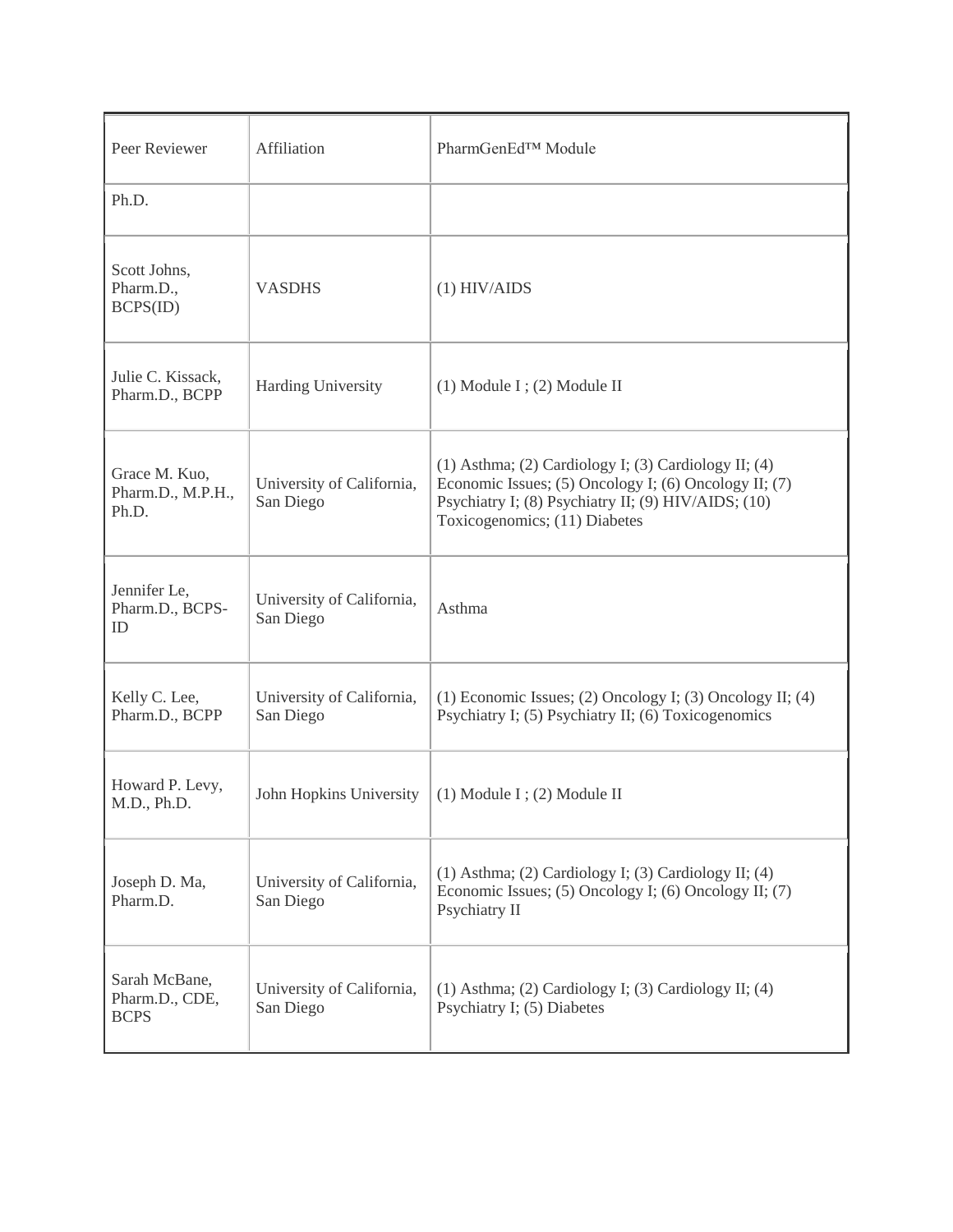| Peer Reviewer                                      | Affiliation                               | PharmGenEd <sup>™</sup> Module                  |
|----------------------------------------------------|-------------------------------------------|-------------------------------------------------|
| Gita Mehta, M.D.,<br><b>FACP</b>                   | University of California,<br>San Diego    | $(1)$ Module I; $(2)$ Module II                 |
| Margaret Mendes,<br>Pharm.D.                       | VA San Diego<br><b>Healthcare System</b>  | $(1)$ Module I; $(2)$ Module II                 |
| Anne N. Nafziger,<br>M.D., Ph.D.,<br>M.H.S.        | <b>Bertino Consulting</b>                 | $(1)$ Module I; $(2)$ Module II                 |
| Wilson D. Pace,<br>M.D.                            | University of Colorado<br>Denver          | $(1)$ Module I; $(2)$ Module II                 |
| Nathan Painter,<br>Pharm.D., CDE                   | University of California,<br>San Diego    | (1) Diabetes                                    |
| Mary W. Roederer,<br>Pharm.D., CPP,<br><b>BCPS</b> | University of North<br>Carolina           | $(1)$ Module I; $(2)$ Module II; $(3)$ Diabetes |
| Katrin Sangkuhl,<br>Ph.D.                          | <b>Stanford University</b>                | $(1)$ HIV/AIDS                                  |
| Jaekyu Shin,<br>Pharm.D., M.S.,<br><b>BCPS</b>     | University of California<br>San Francisco | $(1)$ Module I; $(2)$ Module II                 |
| Caroline Tsai,<br>Pharm.D., BCPP                   | San Francisco General<br>Hospital         | $(1)$ Module I; $(2)$ Module II                 |
| Marc S. Williams,<br>M.D., FAAP,                   | Intermountain                             | $(1)$ Module I; $(2)$ Module II                 |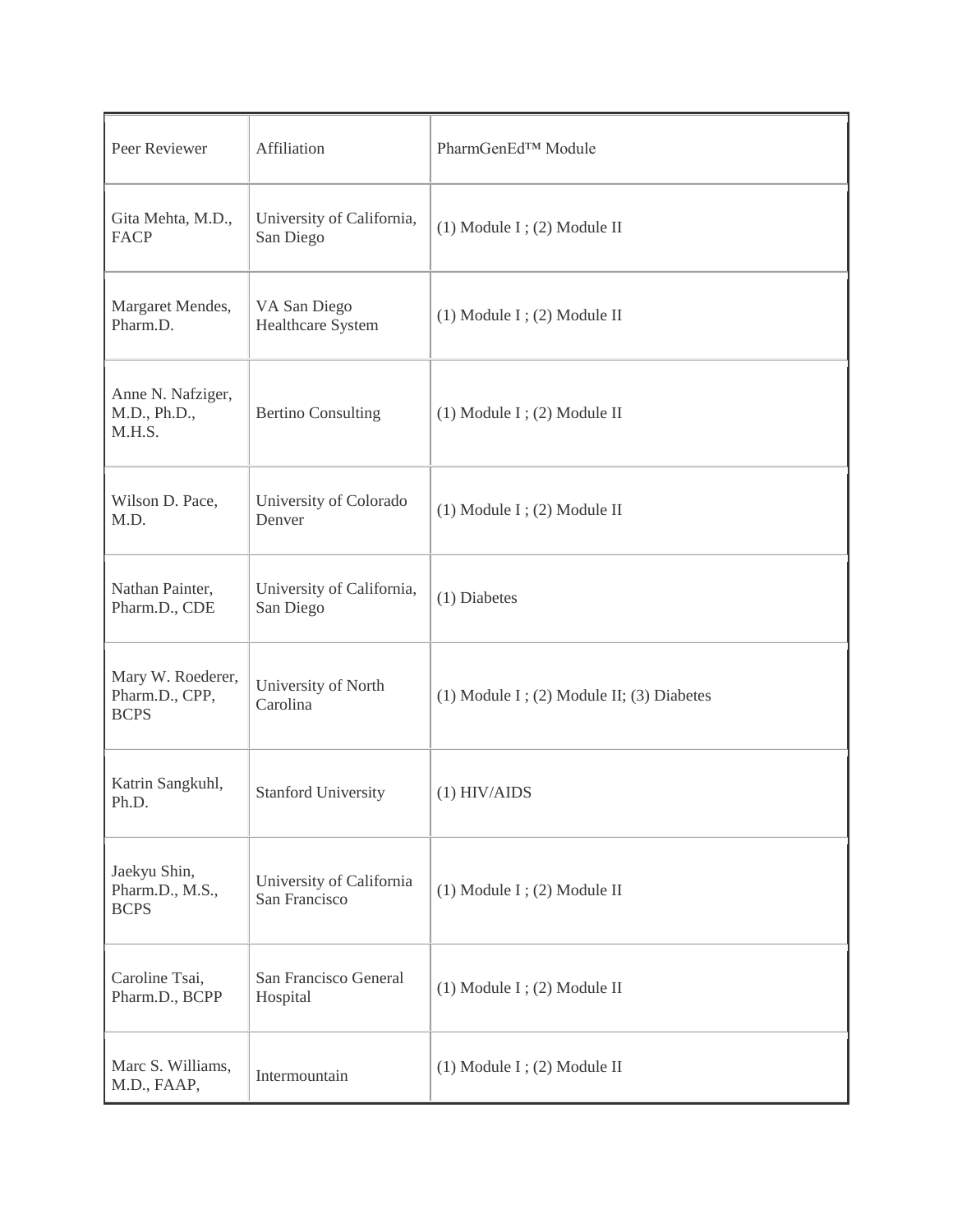| Peer Reviewer                   | Affiliation | PharmGenEd <sup>™</sup> Module  |
|---------------------------------|-------------|---------------------------------|
| <b>FACMG</b>                    | Healthcare  |                                 |
| Christopher A.<br>Woo, Pharm.D. | Walgreens   | $(1)$ Module I; $(2)$ Module II |
| Chen Xu, Ph.D.,<br>R.Ph.        | Consultant  | $(1)$ Module I; $(2)$ Module II |

*The contents presented in the continuing education (CE) modules (Module I and Module II) and specific therapeutic area modules are solely the responsibility of the authors/presenters and do not necessarily represent the individual views of peer reviewers.*

## **Consultants:**

**Karen S. Hudmon, Dr.P.H., M.S., R.Ph.**, Professor of Pharmacy Practice at Purdue University College of Pharmacy Department of Pharmacy Practice, has assisted the PharmGenEd program by evaluating curriculum delivery methods and the effectiveness of targeting different audience groups. Her research involves (1) the study of predictors of smoking among adolescents and young adults; (2) the treatment of tobacco use and dependence through expansion of the clinician's role in cessation; (3) understanding genetics as they relate to tobacco use and dependence; and (4) medication compliance for chronic disease. She has co-coordinated an effort to develop, evaluate, and disseminate a comprehensive tobacco cessation training program, Rx for Change: Clinician-Assisted Tobacco Cessation, for students in the health professions. This program is being disseminated to health professional schools across the US and has witnessed broadscale adoption.

**Magnus Ingelman-Sundberg, Ph.D.** was involved in the development of the education curriculum focusing on pharmacogenomics primer concepts and clinical applications in concentrated therapeutic areas. He is a Professor of Physiology and Pharmacology, and Head of the Section of Pharmacogenetics at the Karolinska Institute in Sweden. He is the Chairman of the Editorial Board for Pharmacogenetics and Genomics. In 2008 he was named to the Nobel Assembly. Dr. Ingelman-Sundberg's research has focused on the function, regulation, and pharmacogenetics of CYP. He has emerged as a leading scientist in characterizing novel CYP polymorphisms and elucidating their clinical significance. Among his pioneering findings is the importance of CYP2D6 gene duplications in causing an ultrarapid metabolizer phenotype that renders patients non-responsive to antidepressants and prone to adverse effects of codeine. His laboratory is currently pursuing genetic as well as epigenetic reasons for interindividual